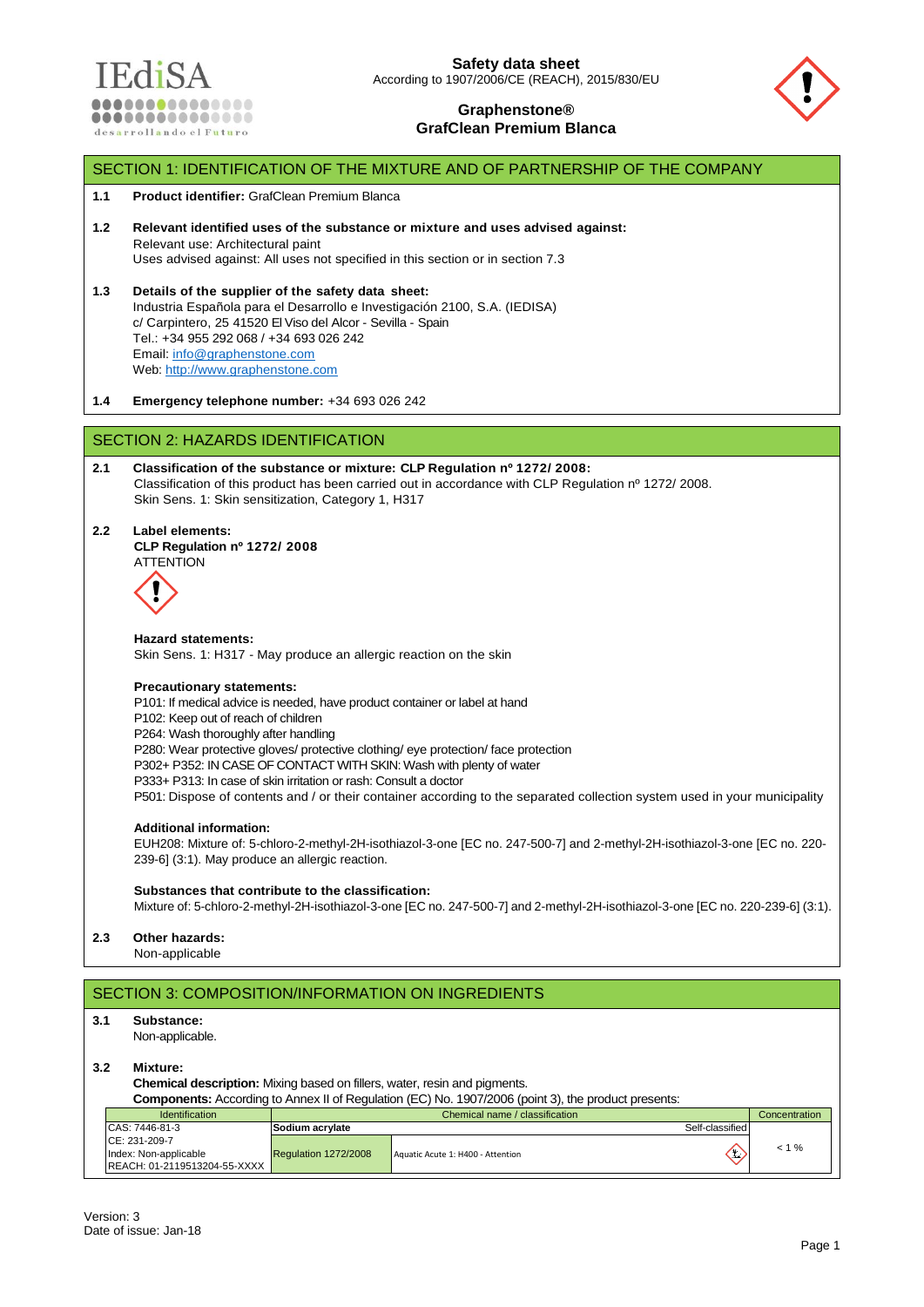

# **Safety data sheet** According to 1907/2006/CE (REACH), 2015/830/EU



## **Graphenstone® GrafClean Premium Blanca**

| CAS: 55965-84-9<br>CE: 231-209-7                      | thyl-2H-isothiazol-3-one [EC no. 220-239-6] (3: 1) | Mixture of: 5-chloro-2-methyl-2H-isothiazol-3-one [EC no. 247-500-7] and 2-me-                                                        | ATP CLP00                                |          |
|-------------------------------------------------------|----------------------------------------------------|---------------------------------------------------------------------------------------------------------------------------------------|------------------------------------------|----------|
| Index: Non-applicable<br>REACH: 01-2119513204-55-XXXX | Regulation 1272/2008                               | Acute Tox. 3: H301 + H311 + H331; Aquatic Acute 1: H400; Aquatic<br>Chronic 1: H410; Skin Corr. 1B: H314; Skin Sens. 1: H317 - Danger | $\left\langle \rightarrow \right\rangle$ | $< 1 \%$ |

# SECTION 4: FIRST AID MEASURES

## **4.1 Description of first aid measures:**

Symptoms as a result of intoxication can occur after exposure, so in case of doubt, direct exposure to the chemical or persistence of discomfort request medical attention, showing the SDS of this product.

### **By inhalation:**

This product is not classified as hazardous through inhalation; however, it is recommended in case of intoxication symptoms to remove the person affected from the area of exposure, provide clean air and keep at rest. Request medical attention if symptoms persist.

### **By skin contact:**

Remove contaminated clothing and footwear, rinse skin or shower the person affected if appropriate with plenty of cold water and neutral soap. In serious cases see a doctor. I f the product causes burns or freezing, clothing should not be removed as this could worsen the injury caused if it is stuck to the skin. I f blisters form on the skin, these should never be burst as this will increase the risk of infection.

#### **By eye contact:**

Rinse eyes thoroughly with lukewarm water for at least 15 minutes. Do not allow the person affected to rub or close eyes. In case the accident victim wears contact lenses, they should be removed as long as they are not attached to the eyes, otherwise there could be additional damage. In all cases, after cleaning, a doctor should be consulted as quickly as possible with the SDS of the product.

### **By ingestion/ aspiration:**

Do not induce vomiting, because its expulsion from the stomach can be hazardous to the mucus of the main digestive tract, and its inhalation, to the respiratory system. In the event that vomiting occurs, keep head tilted forward to avoid aspiration. Rinse out the mouth and throat, as they may have been affected during ingestion. In the case of loss of consciousness do not administrate anything orally unless supervised by a doctor. Keep the person affected at rest.

#### **4.2 Main symptoms and effects, acute and delayed:**

Acute and delayed effects are indicated in sections 2 and 11.

**4.3 Indication of any immediate medical attention and special treatment needed:** Non-applicable

# SECTION 5: FIRE-FIGHTING MEASURES

## **5.1 Extinguishing media:**

Non-flammable product under normal conditions of storage, handling and use. In case of inflammation as a result of handling, storage or improper use any type of extinguishing agent can be used (ABC Powder, water...), according to the regulation of fire protection installations (R.D. 1942/1993 and subsequent modifications). It is NOT RECOMMENDED to use water jet as an extinguishing agent.

#### **5.2 Special hazards arising from the substance or mixture:**

As a consequence of combustion or thermal decomposition, reaction by products are generated that can be highly toxic and, consequently, can present a high risk to health.

## **5.3 Advice for firefighters:**

Depending on the magnitude of the fire it may be necessary to use full protective dothing and individual respiratory equipment. Minimum emergency facilities and equipment should be available (fire blankets, portable first aid kit...) in accordance with R.D.486/ 1997 and subsequent modifications.

#### **Additional provisions:**

Act in accordance with the Internal Emergency Plan and the Information Sheets on actions to take after an accident or other emergencies. Destroy any source of ignition. In case of fire, refrigerate the storage containers and tanks for products susceptible to inflammation, explosion or BLEVE as a result of high temperatures. Avoid spillage of the products used to extinguish the fire into an aqueous medium.

# SECTION 6: ACCIDENTAL RELEASE MEASURES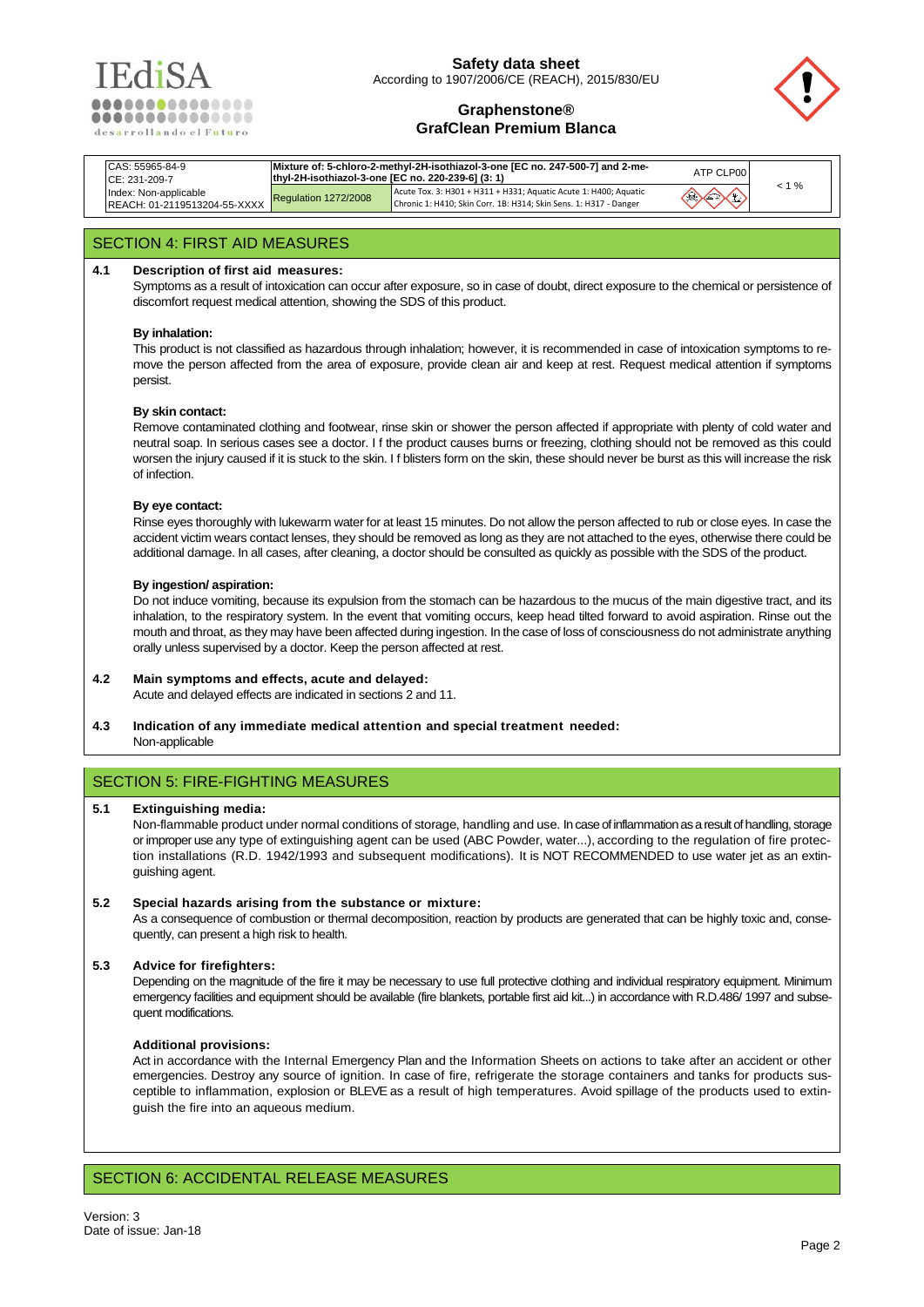



**6.1 Personal precautions, protective equipment and emergency procedures:** Isolate leakage as long as it does not pose an additional risk to people who perform this function. In the event of potential exposure with the spilled product, the use of personal protection elements is mandatory. (See section 8). Evacuate the area and keep out those who do not have protection.

## **6.2 Precautions relating to environment:**

Avoid spillage into the aquatic environment because it contains substances dangerous to it. Contain the product absorbed / collected in sealable containers. Notify the competent authority in case of large spillages in the aquatic environment.

## **6.3 Methods and material for containment and cleaning:**

#### It is recommended:

Absorb the spillage using sand or inert absorbent and move it to a safe place. Do not absorb in sawdust or other combustible absorbents. For any concern related to disposal consult section 13.

### **6.4 Reference to other sections:**

See sections 8 and 13.

# SECTION 7: HANDLING AND STORAGE

## **7.1 Precautions for safe handling:**

## A.- General precautions

Comply with current legislation on the prevention of occupational risks. Keep containers hermetically sealed. Control spills and residues, destroying them with safe methods (section 6). Avoid leakages from the container. Maintain order and cleanliness where dangerous products are used.

B.- Technical recommendations for the prevention of fires and explosions.

Product is non-flammable under normal conditions of storage, manipulation and use. It is recommended to transfer at slow speeds to avoid the generation of electrostatic charges that can affect flammable products. Consult section 10 for information on conditions and materials that should be avoided.

C.- Technical recommendations to prevent ergonomic and toxicological risks.

For exposure control consult section 8. Do not eat, drink or smoke in the work areas; Wash your hands after each use, and remove contaminated clothing and protective equipment before entering the eating areas.

D.- Technical recommendations to prevent environmental risks.

It is recommended to have absorbent material available at close proximity to the product (See section 6.3)

#### **7.2 Conditions for safe storage, including any incompatibilities:**

| A.- Technical measures for storage  |                                                                                                                         |
|-------------------------------------|-------------------------------------------------------------------------------------------------------------------------|
| ITC (R.D.379/2001):                 | Non-applicable                                                                                                          |
| Classification                      | Non-applicable                                                                                                          |
| Minimum Temp:                       | 5 °C                                                                                                                    |
| Maximum Temp:                       | 30 °C                                                                                                                   |
| Maximum Time:                       | 12 months                                                                                                               |
| B.- General conditions for storage. |                                                                                                                         |
|                                     | Avoid sources of heat, radiation, static electricity and contact with food. For additional information see section 10.5 |

## **7.3 Specific end users:**

Except for the instructions already specified it is not necessary to provide any special recommendation regarding the uses of this product.

## SECTION 8: EXPOSURE CONTROLS/PERSONAL PROTECTION

#### **8.1 Control parameters:**

Substances whose occupational exposure limit values have to be controlled in the work environment (I NSHT 2017): There are no environmental limit values for the substances that make up the product

#### **DNEL (Workers):**

|                       |                  |                | Short exposure |                     | Long exposure  |
|-----------------------|------------------|----------------|----------------|---------------------|----------------|
| <b>Identification</b> |                  | Systematic     | Local          | Systematic          | Local          |
| Sodium acrylate       | Oral             | Non-applicable | Non-applicable | Non-applicable      | Non-applicable |
| CAS: 7446-81-3        | <b>Cutaneous</b> | Non-applicable | Non-applicable | 45.3 mg/kg          | Non-applicable |
| CE: 231-209-7         | Inhalation       | Non-applicable | Non-applicable | $60 \text{ ma/m}^3$ | Non-applicable |

Short exposure **Long exposure** 

## **DNEL (Population):**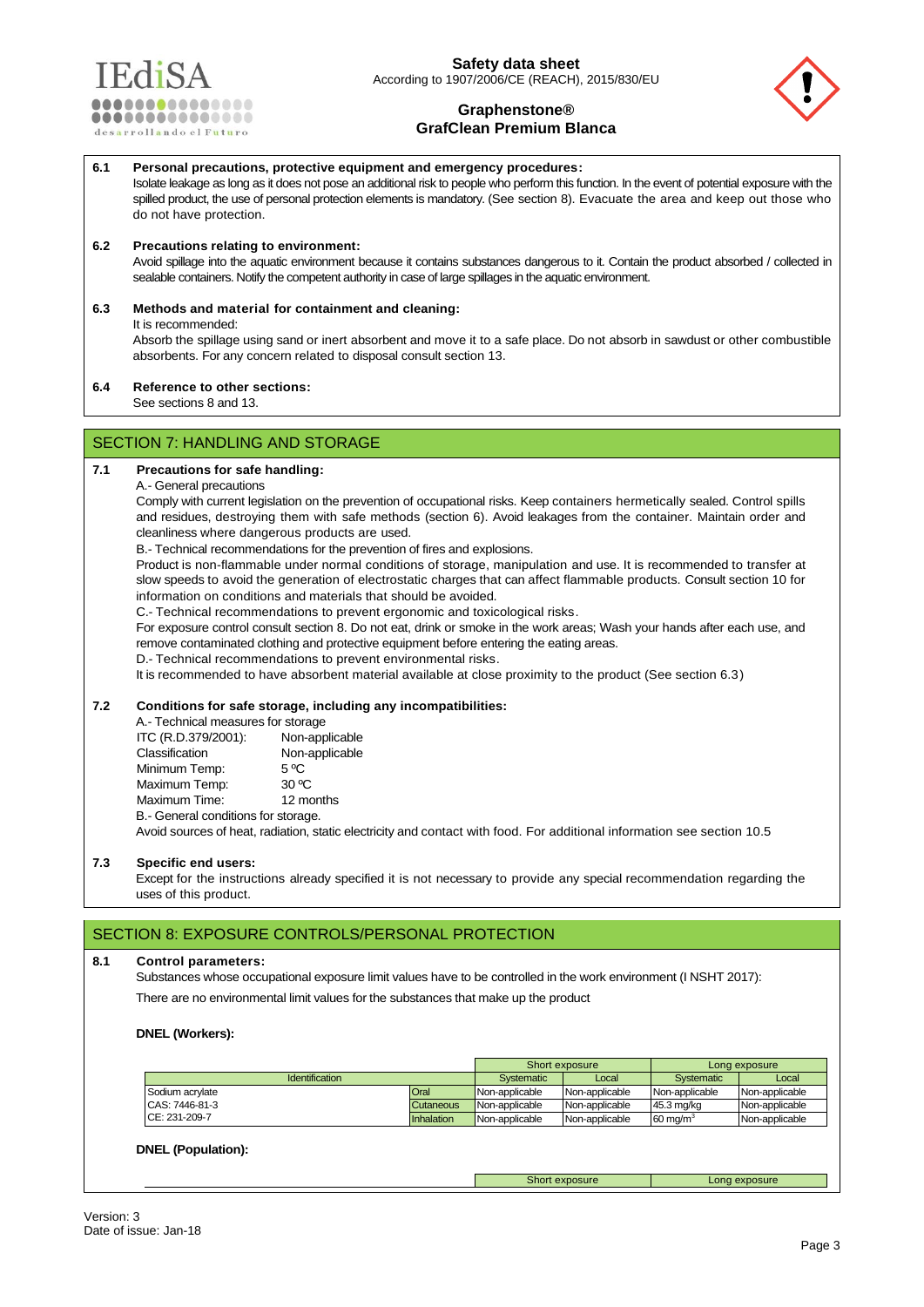



| <b>Identification</b> |            | Systematic     | Local          | <b>Systematic</b>      | Local          |
|-----------------------|------------|----------------|----------------|------------------------|----------------|
| Sodium acrylate       | Oral       | Non-applicable | Non-applicable | 5.7 ma/ka              | Non-applicable |
| CAS: 7446-81-3        | Cutaneous  | Non-applicable | Non-applicable | 22.7 mg/kg             | Non-applicable |
| CE: 231-209-7         | Inhalation | Non-applicable | l4 ma/mª       | 14.8 ma/m <sup>3</sup> | Non-applicable |

**PNEC:**

| <b>Identification</b> |              |                     |                         |                     |
|-----------------------|--------------|---------------------|-------------------------|---------------------|
| Sodium acrylate       | <b>STO</b>   | $0.9 \text{ ma}$    | Fresh water             | $0.003 \text{ ma}$  |
| CAS: 7446-81-3        | Soil         | 1 ma⁄ka             | <b>Marine</b> water     | $0.0003 \text{ ma}$ |
| CE: 231-209-7         | Intermittent | $0.0013 \text{ ma}$ | Sediment (Fresh water)  | $0.0236$ ma/ka      |
|                       | Oral         | Non-applicable      | Sediment (Marine water) | Non-applicable      |

## **8.2 Exposure controls:**

A.- General security and hygiene measures in the work place:

As a preventive measure, the use of basic personal protective equipment is recommended, with the corresponding "CE marking" according to R.D.1407 / 1992 and subsequent modifications. For more information on personal protection equipment (storage, use, cleaning, maintenance, protection class…) consult the information leaflet provided by the EPI manufacturer. The indications contained in this point refer the pure product. The protection measures for the diluted product may vary depending on its degree of dilution, use, method of application, etc. To determine the obligation to install emergency showers and/or eyewash in the warehouses will be taken into account the regulations regarding the storage of chemical products applicable in each case. For more information see section 7.1 and 7.2.

All information contained herein is a recommendation which needs some specification from the labour risk prevention services as it is not known whether the company has additional measures at its disposal.

### B.- Respiratory protection.

| Pictogram                                                            | PPE                                         | Labeling | <b>CEN Standard</b> | <b>Remarks</b>                                                                                                                                                                                                 |
|----------------------------------------------------------------------|---------------------------------------------|----------|---------------------|----------------------------------------------------------------------------------------------------------------------------------------------------------------------------------------------------------------|
| <b>loof</b><br><b>CONTROL</b><br>Mandatory respiratory<br>protection | Self-filtering mask for gases<br>and vapors |          | EN 405:2001+A1:2009 | Replace when odor or taste of contaminant is<br>detected inside the face mask or adapter.<br>When the contaminant does not have good<br>warning properties, the use of insulating<br>equipment is recommended. |

C.- Specific protection of hands.

D.- Ocular and facial protection

| --------------------------     |                                          |          |                     |                                                                                                                                                                                                                              |
|--------------------------------|------------------------------------------|----------|---------------------|------------------------------------------------------------------------------------------------------------------------------------------------------------------------------------------------------------------------------|
| Pictogram                      | <b>PPE</b>                               | Labeling | <b>CEN Standard</b> | <b>Remarks</b>                                                                                                                                                                                                               |
| Mandatory hand pro-<br>tection | Protective gloves against<br>minor risks |          |                     | Replace any signs of deterioration. For<br>prolonged periods of exposure to the product<br>for professional/industrial users, the use of CE<br>III gloves is recommended, in accordance<br>with standards EN 420 and EN 374. |

Since the product is a mixture of several substances, the resistance of the glove material can not be calculated in advance with total reliability and therefore to be checked prior to the application.

| Pictogram                         | <b>PPE</b>                                               | Labeling | <b>CEN Standard</b>             | <b>Remarks</b>                                                                                                                                                                                                                                     |  |  |
|-----------------------------------|----------------------------------------------------------|----------|---------------------------------|----------------------------------------------------------------------------------------------------------------------------------------------------------------------------------------------------------------------------------------------------|--|--|
| Mandatory face protec-<br>tion    | Panoramic glasses against<br>splashes and/or projections |          | EN 166:2001<br>EN ISO 4007:2012 | Clean daily and disinfect periodically accord-<br>ing to the manufacturer's instructions. It is rec-<br>ommended in case of risk of splashes.                                                                                                      |  |  |
| E.- Corporal protection           |                                                          |          |                                 |                                                                                                                                                                                                                                                    |  |  |
| Pictogram                         | PPE                                                      | Labeling | <b>CEN Standard</b>             | <b>Remarks</b>                                                                                                                                                                                                                                     |  |  |
|                                   | Work wear                                                |          |                                 | Replace any signs of deterioration. For<br>prolonged periods of exposure to the<br>product for professional / industrial us-<br>ers, CE III is recommended, according to<br>EN ISO 6529:2001, EN ISO 6530:2005,<br>EN ISO 13688:2013, EN 464:1994. |  |  |
|                                   | Anti-slip work footwear                                  |          | EN ISO 20347:2012               | Replace any signs of deterioration. For<br>prolonged periods of exposure to the<br>product for professional / industrial us-<br>ers, CE III is recommended, according to<br>EN ISO 20345 and EN 13832-1                                            |  |  |
| F.- Additional emergency measures |                                                          |          |                                 |                                                                                                                                                                                                                                                    |  |  |
|                                   |                                                          |          |                                 |                                                                                                                                                                                                                                                    |  |  |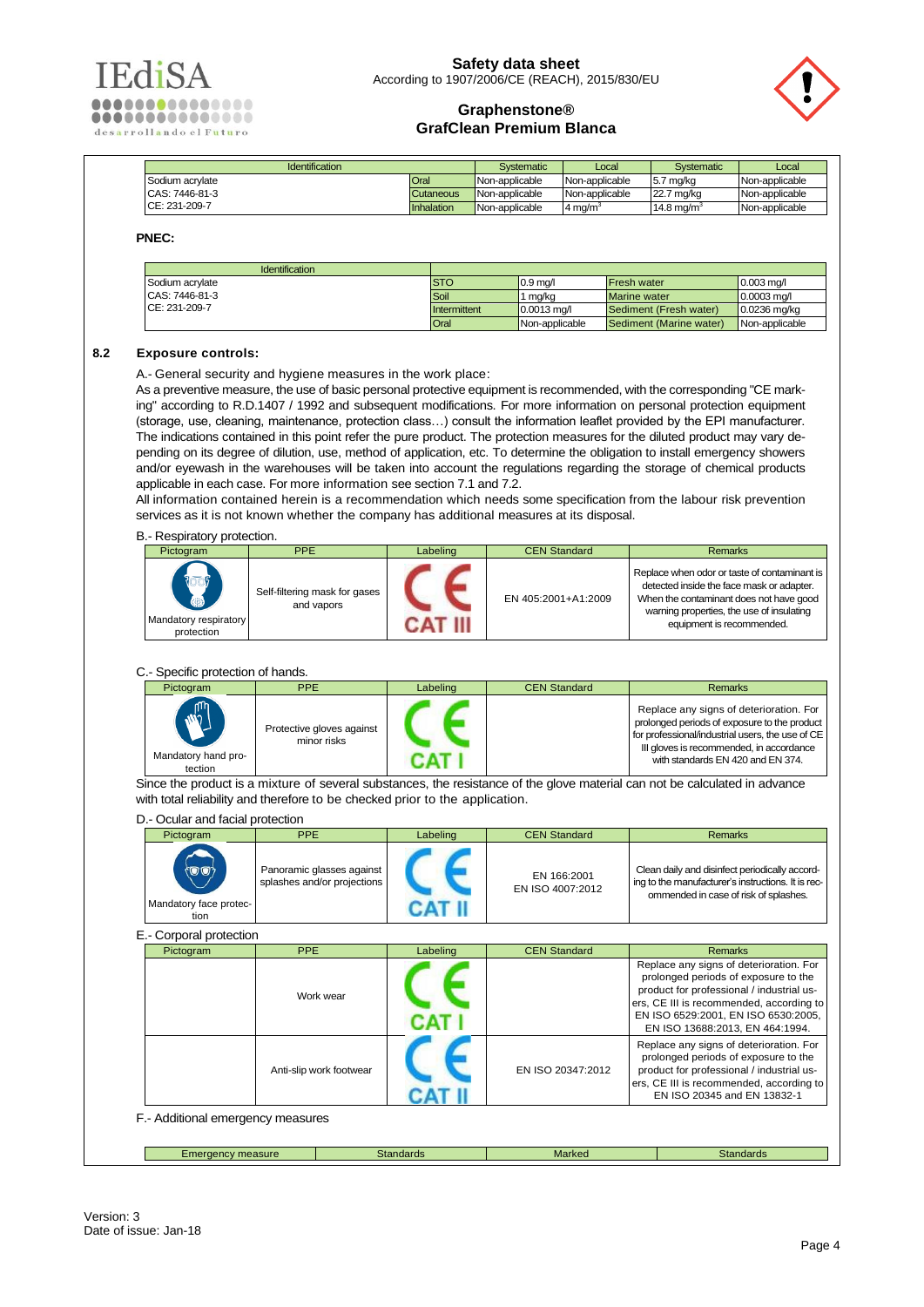



|                  | ANSI Z358-1<br>ISO 3864-1: 2002 | um              | DIN 12 899<br>ISO 3864-1:2002 |
|------------------|---------------------------------|-----------------|-------------------------------|
| Emergency shower |                                 | Eyewash station |                               |

## **Environmental exposure controls:**

Under Community legislation for the protection of the environment, it is recommended to avoid spilling both the product and its packaging into the environment. For additional information see section 7.1.D

### **Volatile organic compounds:**

In application of R.D.117 / 2003 and subsequent modification (Directive 2010/75 / EU), this product has the following characteristics:

V.O.C. (Supply): 0.05% weight V.O.C. density at 20ºC: 0.86 g/l

# SECTION 9: PHYSICALAND CHEMICAL PROPERTIES

| 9.1 | Information on basic physical and chemical properties:                            |                                                                                                     |
|-----|-----------------------------------------------------------------------------------|-----------------------------------------------------------------------------------------------------|
|     | To complete the information, see the technical sheet/ product specification sheet |                                                                                                     |
|     | Physical appearance:                                                              |                                                                                                     |
|     | Appearance                                                                        | Dense liquid                                                                                        |
|     | Odor                                                                              | Undetermined                                                                                        |
|     | <b>Volatility:</b>                                                                |                                                                                                     |
|     | Boiling point at atmospheric pressure:                                            | $100\,^{\circ}$ C                                                                                   |
|     | Vapour pressure at 20 °C:                                                         | 2351 Pa                                                                                             |
|     | Vapour pressure at 50 °C:                                                         | 12385 Pa (12 kPa)                                                                                   |
|     | Evaporation rate at 20 °C:                                                        | Non-applicable*                                                                                     |
|     | <b>Product description:</b>                                                       |                                                                                                     |
|     | Density at 20 °C:                                                                 | 1680 $kg/m3$                                                                                        |
|     | Relative density at 20 °C:                                                        | 1,6799999999999999                                                                                  |
|     | Dynamic viscosity at 20 °C:                                                       | Non-applicable*                                                                                     |
|     | pH:                                                                               | 9                                                                                                   |
|     | Vapour density at 20 °C:                                                          | Non-applicable*                                                                                     |
|     | Partition coefficient n-octanol/water at 20 °C:                                   | Non-applicable*                                                                                     |
|     | Solubility in water at 20 °C:                                                     | Non-applicable*                                                                                     |
|     | Solubility properties:                                                            | Non-applicable*                                                                                     |
|     | Explosive properties:                                                             | Non-applicable*                                                                                     |
|     | Oxidizing properties:                                                             | Non-applicable*                                                                                     |
|     | <b>Flammability:</b>                                                              |                                                                                                     |
|     | Flashpoint:                                                                       | Not flammable $(>60 °C)$                                                                            |
|     | Flammability (solid, gas):                                                        | Non-applicable*                                                                                     |
|     |                                                                                   | * Not relevant due to the nature of the product, not providing information property of its hazards. |

# SECTION 10: STABILITY AND REACTIVITY

#### **10.1 Reactivity:**

Hazardous reactions are not expected if the technical instructions for the storage of chemical products are met. See section 7.

## **10.2 Chemical stability:**

Chemically stable under the conditions of storage, handling and use.

## **10.3 Possibility of hazardous reactions:**

Under the specified conditions, hazardous reactions that lead to excessive temperatures or pressures are not expected.

### **10.4 Conditions to avoid:**

Applicable for handling and storage at room temperature:

| Shock and friction | Contact with air | Heating                | Sunliaht               | Humiditv       |
|--------------------|------------------|------------------------|------------------------|----------------|
| Non-applicable     | Non-applicable   | Avoid direct incidence | Avoid direct incidence | Non-applicable |

### **10.5 Incompatible materials:**

| Acids              | <b>Water</b>   | Combustive materials   | Combustible materials | <b>Others</b>                      |
|--------------------|----------------|------------------------|-----------------------|------------------------------------|
| Avoid strong acids | Non-applicable | Avoid direct incidence | Non-applicable        | Avoid<br>d alkalis or strong bases |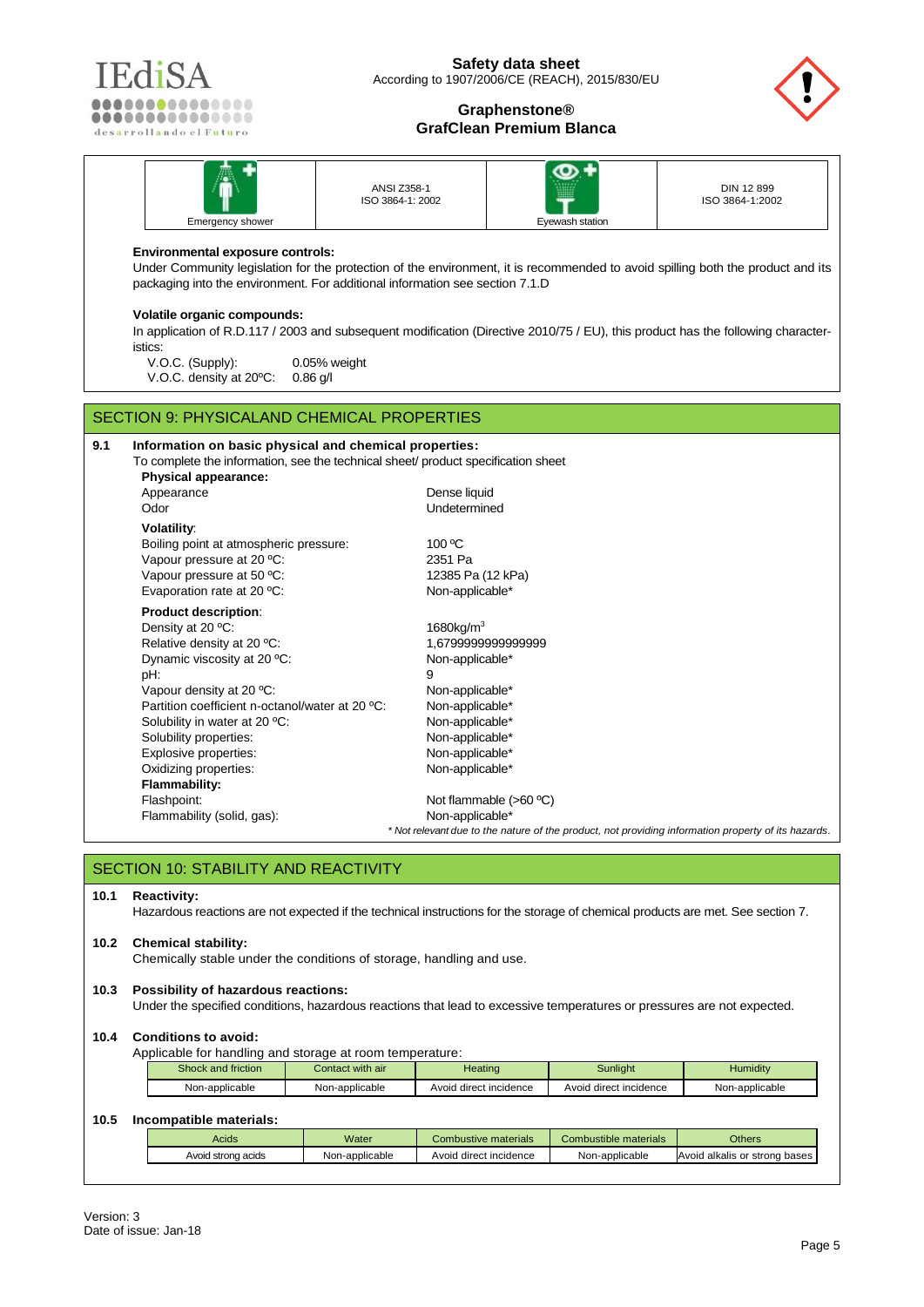



#### **10.6 Hazardous decomposition products:**

See section 10.3, 10.4 and 10.5 to find out the specific decomposition products. Depending on the decomposition conditions, complex mixtures of chemical substances can be released: carbon dioxide (CO2), carbon monoxide and other organic compounds.

# SECTION 11: TOXICOLOGICAL INFORMATION

#### **11.1 Information on toxicological effects:**

The experimental information related to the toxicological properties of the product itself is not available.

#### **Dangerous effects for health:**

In case of exposure that is repetitive, prolonged or at concentrations higher than recommended by the occupational exposure limits, it may result in adverse effects on health depending on the means of exposure:

- A.- Ingestion (acute effect):
	- Acute toxicity: Based on available data, the classification criteria are not met, however, presents substances classified as dangerous by ingestion. For more information see section 3
- Corrosivity/Irritability: The ingestion of a considerable dose can cause throat irritation, abdominal pain, nausea and vomiting. B- Inhalation (acute effect):
	- Acute toxicity: Based on available data, the classification criteria are not met, however, presents substances classified as dangerous by inhalation. For more information see section 3
	- Corrosivity/Irritability: Based on available data, the classification criteria are not met, however, presents substances classified as dangerous for this effect. For more information see section 3
- C- Contact with the skin and the eyes (acute effect):
	- Contact with the skin: Produces cutaneous inflammation.
	- Contact with the eyes: Produces serious eye damage aftercontact.
- D- CMR effects (carcinogenicity, mutagenicity and toxicity to reproduction):
	- Carcinogenicity: Based on available data, the classification criteria are not met, as it does not contain substances classified as dangerous for the effects mentioned. For more information see section 3
	- Mutagenicity: Based on available data, the classification criteria are not met, as it does not contain substances classified as dangerous for this effect. For more information see section 3
	- Reproductive toxicity: Based on available data, the classification criteria are not met, as it does not contain substances classified as dangerous for this effect. For more information see section 3
- E- Sensitizing effects:
	- Respiratory: Based on available data, the classification criteria are not met, not presenting substances classified as dangerous with sensitizing effects above the limits set out in point 3.2 of Regulation (EC) 2015/ 830. For more information see section 2, 3 and 15.
- Cutaneous: Prolonged skin contact can lead to episodes of allergic contact dermatitis.
- F- Specific target organ toxicity (STOT) single exposure:
	- Based on available data, the classification criteria are not met, however, it contains substances classified as dangerous for inhalation. For more information see section 3.
- G- Specific target organ toxicity (STOT)-repeated exposure:
	- Specific target organ toxicity (STOT)-repeated exposure: Based on available data, the classification criteria are not met, as it does not contain substances classified as dangerous for this effect. For more information see section 3.
	- Skin: Based on available data, the classification criteria are not met, as it does not contain substances classified as dangerous for this effect. For more information see section 3.
- H- Aspiration hazard:
	- Based on available data, the classification criteria are not met, as it does not contain substances classified as dangerous for this effect. For more information see section 3

### **Additional information:**

Non-applicable

#### **Specific toxicology information on the substances:**

| <b>Identification</b>                                                                 | Acute toxicity  |                     | Genus |
|---------------------------------------------------------------------------------------|-----------------|---------------------|-------|
| Mixture of: 5-chloro-2-methyl-2H-isothiazol-3-one [EC no. 247-500-7] and 2-methyl-2H- | DL50 oral       | $100 \text{ mg/kg}$ | Rat   |
| lisothiazol-3-one [ EC no. 220-239-6] (3:1)                                           | DL50 cutaneous  | 300 mg/kg (ATEi)    | Rat   |
| CAS: 55965-84-9                                                                       | CL50 inhalation | 3 mg/l (ATEi)       |       |
| CE: Non-applicable                                                                    |                 |                     |       |

# SECTION 12: ECOLOGICAL INFORMATION

The Experimental information related to the eco-toxicological properties of the product itself is not available.

## **12.1 Toxicity:**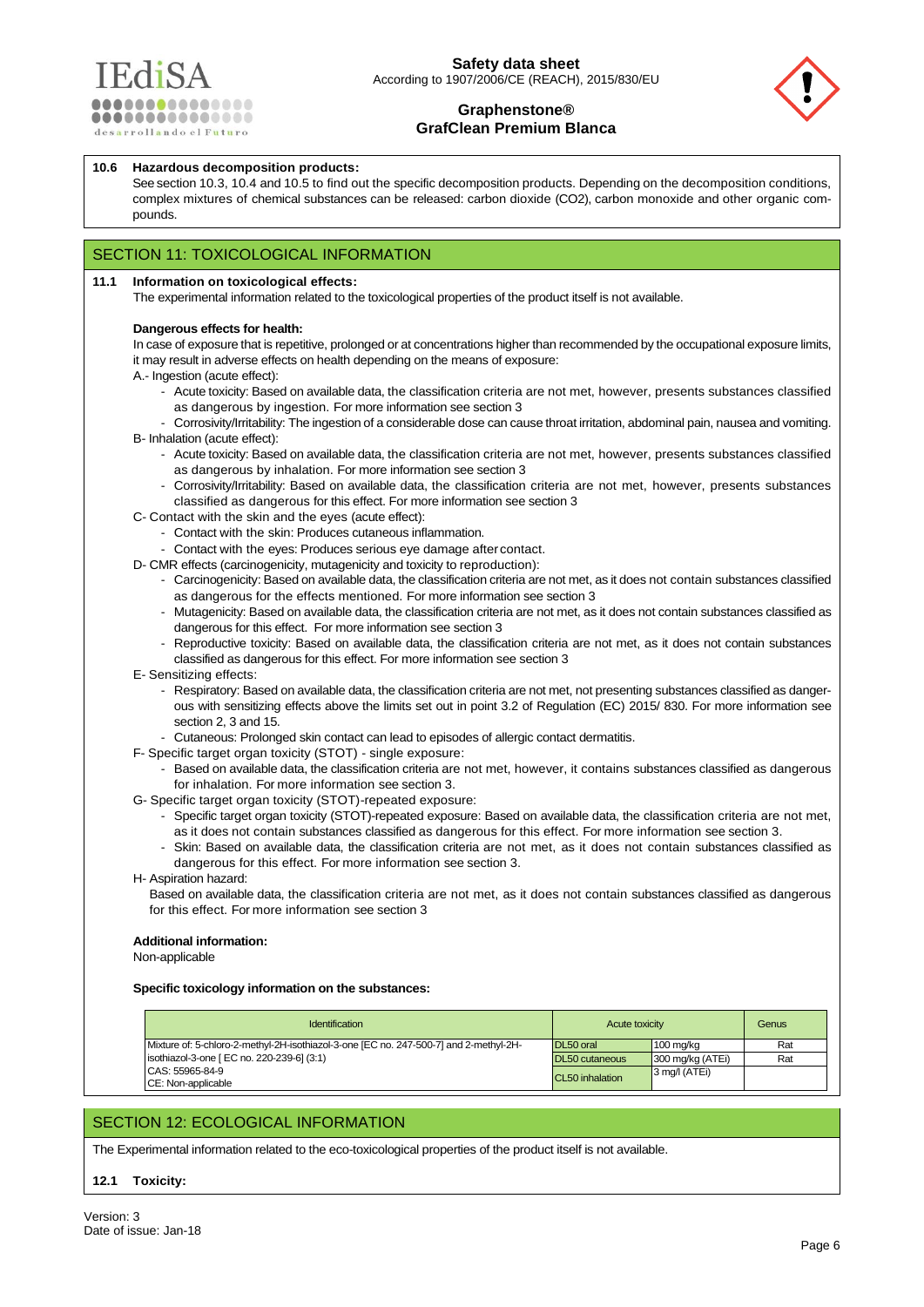



| <b>Identification</b>                                           | Acute toxicity |                                         | <b>Species</b>          | Genus      |
|-----------------------------------------------------------------|----------------|-----------------------------------------|-------------------------|------------|
| Sodium acrylate                                                 | <b>LC50</b>    | $27 \text{ mq}$ (96 h)                  | Salmo gairdneri         | Fish       |
| CAS: 7446-81-3                                                  | <b>EC50</b>    | $195 \text{ ma}/(48 \text{ h})$         | Daphnia magna           | Crustacean |
| EC: 231-209-7                                                   | <b>EC50</b>    | $0.205 \,\mathrm{mq}/(72 \,\mathrm{h})$ | Scenedesmus subspicatus | Alga       |
| Mixture of: 5-cloro-2-metil-2H-isotiazol-3-ona [EC no. 247-500- | <b>LC50</b>    | $0.28 \text{ mq}/(96 \text{ h})$        | Lepomis macrochirus     | Fish       |
| 7] y 2-metil-2H-isotiazol-3-ona [EC no. 220-239-6] (3:1)        | <b>EC50</b>    | $0.16$ mg/l (48 h)                      | Daphnia magna           | Crustacean |
| CAS: 55965-84-9                                                 | <b>EC50</b>    | $0.18$ mg/l (72 h)                      | Scenedesmus subspicatus | Alga       |
| EC: Non-applicable                                              |                |                                         |                         |            |

### **12.2 Persistence and degradability:**

| <b>Identification</b> | <b>Degradability</b> |                | Biodegradability |            |
|-----------------------|----------------------|----------------|------------------|------------|
| Sodium acrylate       | DBO <sub>5</sub>     | Non-applicable | Concentration    | 15.08 ma/l |
| CAS: 7446-81-3        | DQO                  | Non-applicable | Period           | 9 days     |
| EC: 231-209-7         | DBO5/DQO             | Non-applicable | % Biodegraded    | 100%       |

### **12.3 Bio-accumulative potential:**

Undetermined

#### **12.4 Mobility in soil:**

| <b>Identification</b> | Absorption / Desorption |                | Volatilitv       |                     |
|-----------------------|-------------------------|----------------|------------------|---------------------|
| Sodium acrylate       | <b>Koc</b>              |                | <b>Henry</b>     | $12.9E-2 Pa·m3/mol$ |
| CAS: 7446-81-3        | <b>Conclusion</b>       | Very high      | Drv soil         | <b>INo</b>          |
| EC: 231-209-7         | Surface tension         | Non-applicable | <b>Wet floor</b> | <b>INo</b>          |

## **12.5 Results of PBT and vPvB assessment:**

Non-applicable

### **12.6 Other adverse effects:**

Not described

# SECTION 13: DISPOSAL CONSIDERATIONS

### **13.1 Waste treatment methods:**

| Code<br><b>Description</b> |                                                                                                                 | Waste class (Regulation (EU) No 1357/2014) |
|----------------------------|-----------------------------------------------------------------------------------------------------------------|--------------------------------------------|
| 1709 04                    | Mixed construction and demolition wastes other than those specified<br>in codes 17 09 01, 17 09 02 and 17 09 03 | No dangerous                               |

#### **Type of waste (Regulation (EU) nº 1357/ 2014):**

Non-applicable

#### **Waste management (disposal and evaluation)**

Consult the authorized waste service manager on assessment and disposal operations in accordance with Annex 1 and Annex 2 (Directive 2008/ 98/ EC, Law 22/ 2011). As under 15 01 (2014/ 955/ EU) of the code and in case the container has been in direct contact with the product, it will be processed the same way as the actual product. Otherwise, it will be processed as non-dangerous residue. We do not recommended disposal down the drain. See section 6.2.

#### **Legislative provisions related to waste management:**

In accordance with Annex II of Regulation (EC) nº 1907/ 2006 (REACH) the community or state provisions related to waste management are stated.

Community legislation: Directive 2008/ 98/ CE, 2014/ 955/ UE, Regulation(EU) nº 1357/ 2014 National legislation: Law 22/ 2011

# SECTION 14: TRANSPORT INFORMATION

#### **14.1. Transport of dangerous goods by land:** With regard to ADR 2015 by RID 2015: Exempt

- **14.2. Transport of dangerous goods by sea:**  With regard to IMDG 38-16: Exempt
- **14.3. Transport of dangerous goods by air:** With regard to IATA/ICAO 2017: Exempt

# SECTION 15: REGULATORY INFORMATION

**15.1 Safety, health and environmental regulations/ legislation specific for the substance or mixture:**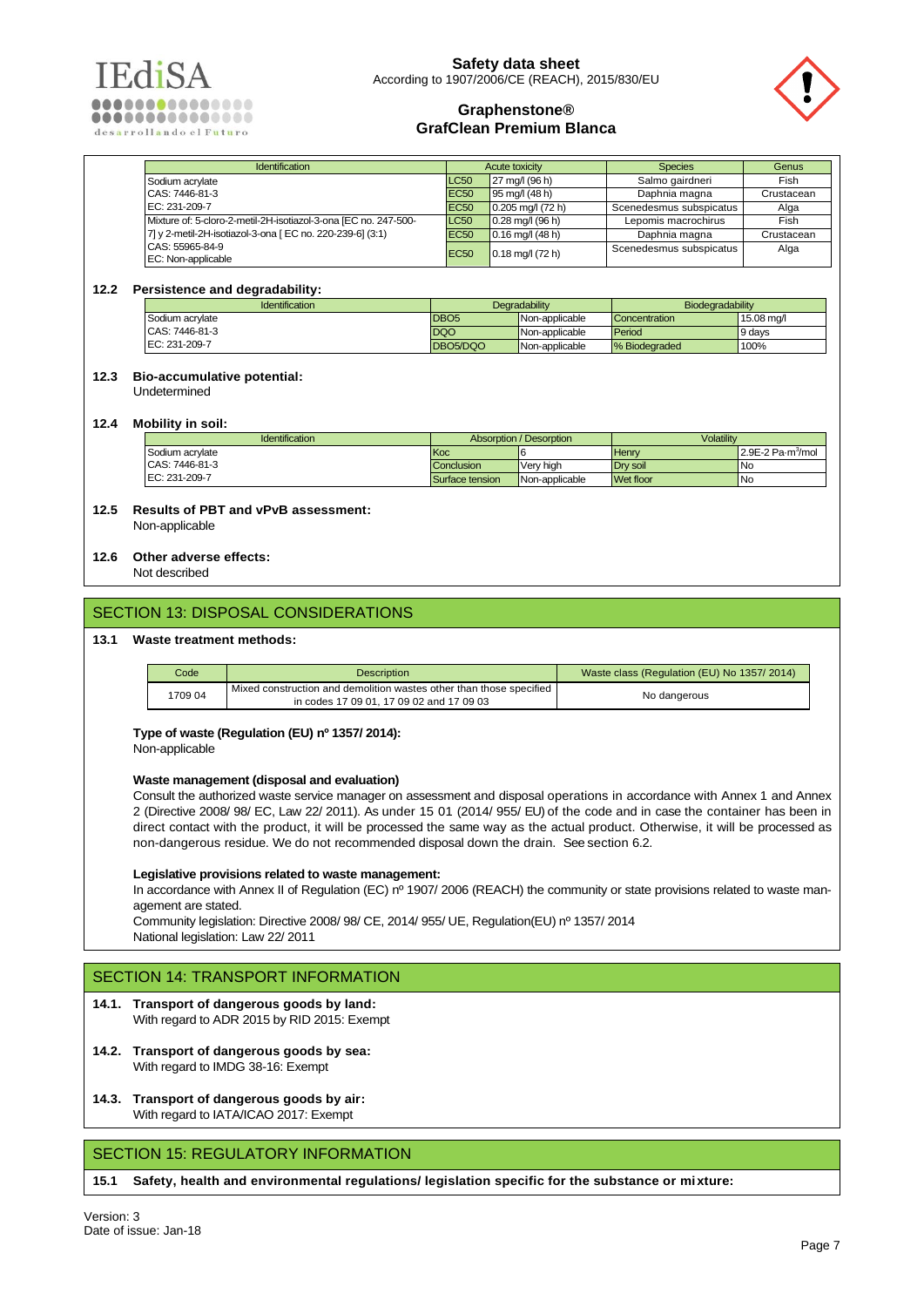



REGULATION (EC) nº 528/2012: contains a preservative to protect the properties of the treated article. Contains Mixture: 5-chloro-2-methyl-2H-isothiazol-3-one [EC no. 247-500-7] and 2-methyl-2H-isothiazol-3-one [EC no. 220-239-6] (3: 1). Candidate substances for authorization under the Regulation (EC) 1907/ 2006 (REACH): Non-applicable Substances included in Annex XI V of REACH (Authorization list) and of expiration: Non-applicable Regulation (EC) 1005/2009, about substances that deplete the ozone layer: non-applicable Active Substances which have been included in Article 95 of Regulation (EU) No. 528/2012: Mixture of: 5-chloro-2-methyl-2Hisothiazol-3-one [EC no. 247-500-7] and 2-methyl-2H-isothiazol-3-one [EC no. 220-239-6] (3: 1) (included for the type of product 2, 4, 6, 11, 12, 13)

REGULATION (EU) No 649/2012, relating to the export and import of dangerous chemical products: Non-applicable

**Limitation to commercialization and the use of certain dangerous substances and mixtures (Annex XVII REACH, etc ….):** Non-applicable

#### **Specific provisions in terms of protecting people or the environment:**

It is recommended to use the information included in this safety data sheet as data used in a risk evaluation of the local circumstances in order to establish the necessary risk prevention measures for the handling, use, storage and disposal of this product.

#### **Other legislation:**

Regulation (EC) nº 1272/2008 of the European Parliament and of the Council of 16 December 2008 on classification, labeling and packaging of Substances and mixtures, and amending and repealing Directives 67/548 / EEC and 1999/45 / EC and amending Regulation (EC) nº 1907/ 2006

### **15.2 Chemical safety assessment:**

The supplier has not carried out evaluation of chemical safety.

## SECTION 16: OTHER INFORMATION

#### **Legislation related to safety data sheets:**

This safety data sheet has been designed in accordance with ANNEX II -Guide to the compilation of safety data sheets of Regulation (EC) Nº 1907/ 2006 (Regulation (EC) Nº 2015/ 830)

#### **Modifications related to the previous Safety Data Sheet which concerns the ways of managing risks:**

Regarding the Version October 2017, version 2, SECTION 2 has been modified: identification of the hazards, point 2.2. Skin Sens. 1: H317 May produce an allergic reaction on the skin.

#### **Texts of the legislative phrases mentioned in section 2:**

H317: May produce an allergic reaction on the skin

## **Texts of the legislative phrases mentioned in section 3:**

The phrases indicated do not refer to the product itself; they are present merely for informative purposes and refer to the individual components which appear in section 3

#### CLP Regulation (EC) nº 1272/ 2008:

Acute Tox. 3: H301+ H311+ H331 - Toxic if swallowed, in contact with skin or inhalation Aquatic Acute 1: H400 - Very toxic for aquatic organisms Aquatic Chronic 1: H410 - Very toxic for aquatic organisms, with lasting harmful effects Skin Corr. 1B: H314 - Causes severe burns to the skin and serious eye damage Skin Sens. 1: H317 - May produce an allergic reaction on the skin

### **Classification procedure:**

Skin Sens. 1: Method of calculation

#### **Advice related to training:**

Minimal training is recommended to prevent industrial risks for staff using this product, in order to facilitate their comprehension and interpretation of this safety data sheet, as well as the label on the product.

#### **Main bibliographic sources:**

[http:/ / esis.jrc.ec.europa.eu](http://esis.jrc.ec.europa.eu/) [http:/ / echa.europa.eu](http://echa.europa.eu/) [http:/ / eur-lex.europa.eu](http://eur-lex.europa.eu/)

### **Abbreviations and acronyms:**

- ADR: European agreement concerning the international carriage of dangerous goods by road

- IMDG: International maritime dangerous goods code

- IATA: International Air Transport Association